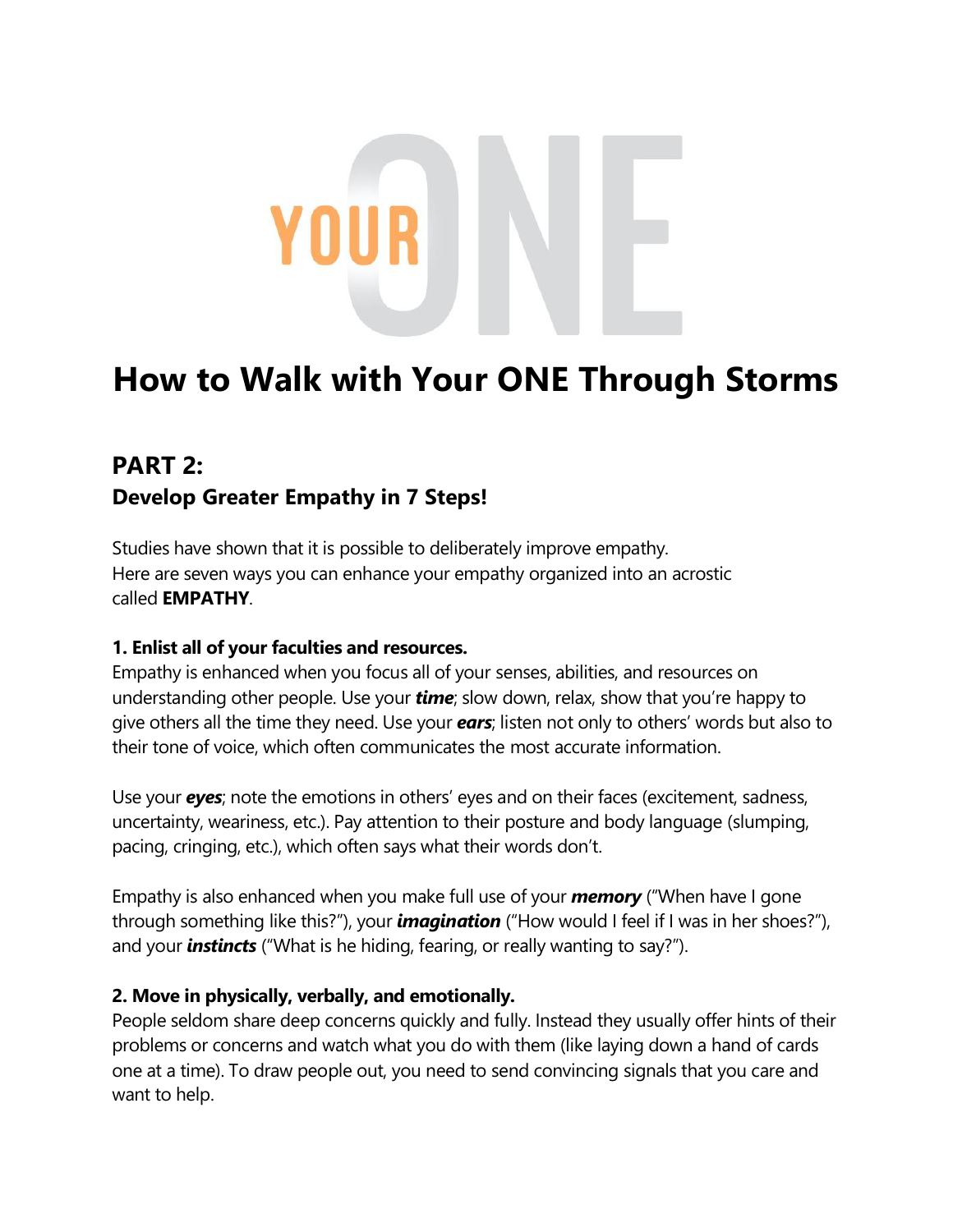There are many ways you can do this. *Physically*, you can sit down close to someone to show you want to hear them out. You can lean toward them to show interest and concern. Look at them (not at a football game or your cell phone) to demonstrate focus. Use touch in appropriate ways; a warm hand shake with both hands, a gentle touch on the arm, or even a friendly hug can send a convincing message of friendship and concern.

You can also move in *verbally* to show that you are really listening and caring ("That must have been hard." "I'm so sorry." "Please tell me more.") Don't shy away because you can't solve the problem or come up with perfect words. Sometime the best thing to say is simply, "I don't know what to say but I'm so glad you told me." Remember that your tone of voice and facial expression will often convey more meaning than your words.

You can also move in *emotionally*, mirroring what others are feeling (a smile for joy, a look of concern for suffering, or tears that match theirs … just as Jonathan's tears mirrored those of David when he was driven into exile, **[1 Sam. 20:41](https://biblia.com/bible/esv/1%20Sam.%2020.41)**).

#### **3. Pray for discernment.**

Pray daily that God would open your eyes to see the depths of his empathy and compassion, which are revealed so clearly in Jesus. Then pray He would transform your heart to make it more like Jesus' heart, filled with selfless, sacrificial, and effectual love. When you actually engage people, pray that God would give you patience, discernment, understanding, and wisdom as they unveil their experiences and emotions to you. Then ask God to show you ways to serve and console them in practical and meaningful ways.

#### **4. Ask caring questions.**

Empathy does not have to be a guessing game. When in doubt, ask others to explain their situations, concerns, and feelings. This is often the simplest and most effective way to understand another person.

Develop the habit of going beyond the traditional, "How are you?" and ask questions like these: "How are you, REALLY?" "What happened then?" "How do you feel about that?" "What do you plan to do next?" "You're my friend, so I really want to help you; what can I do today that would make this situation easier to handle?"

### **5. Think deliberately.**

God has given you an incredibly powerful mind that is capable of discernment, emotion, logic, imagination, and planning. Your ability to show empathy will skyrocket whenever you bring all of these abilities to bear at the same time.